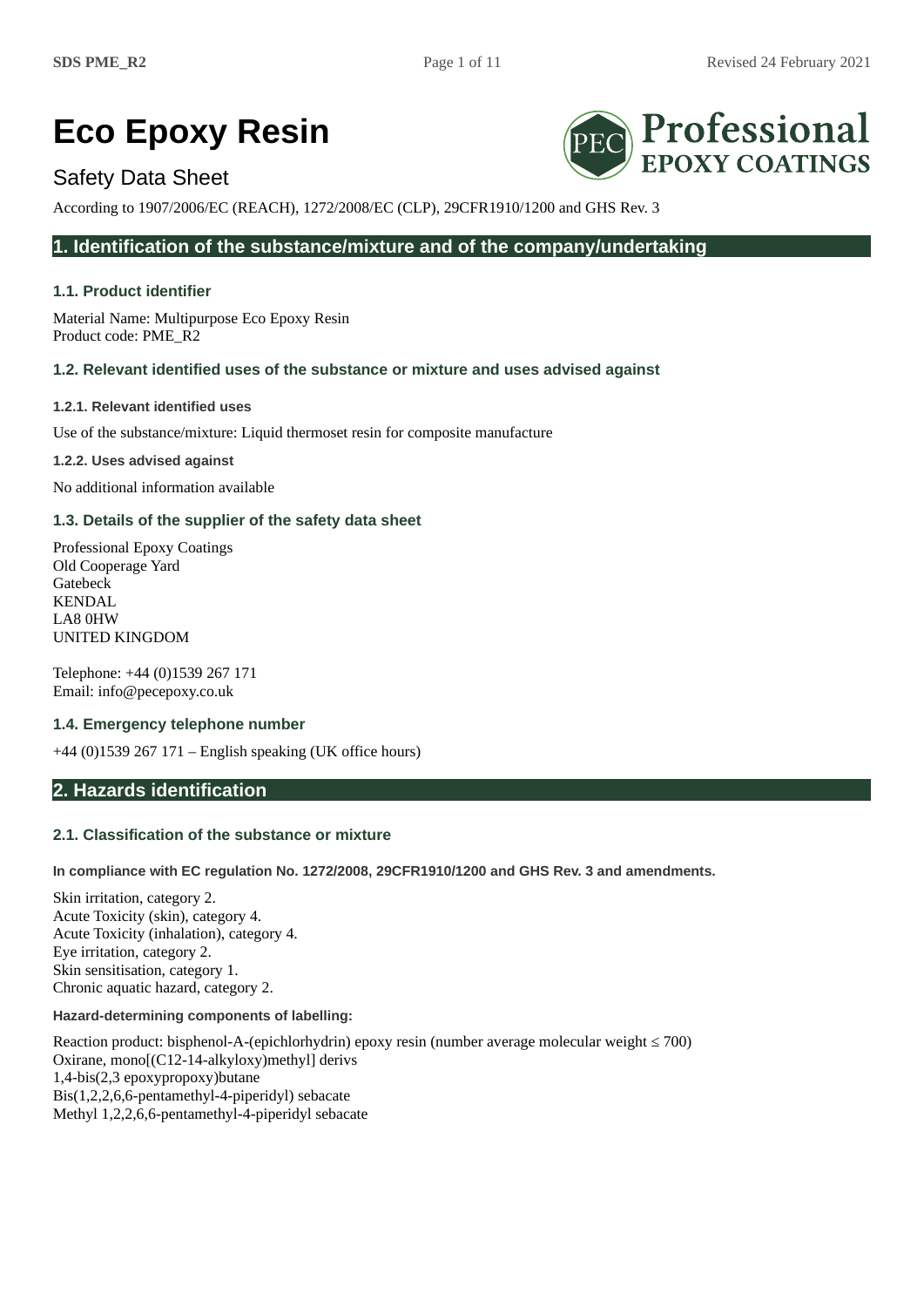# **2.2. Label elements**

**Hazard pictograms:**



Signal word: Warning

**Hazard statements:**

H312+H332 Harmful in contact with skin or if inhaled. H315 Causes skin irritation. H319 Causes serious eye irritation. H317 May cause an allergic skin reaction. H411 Toxic to aquatic life with long lasting effects.

**Precautionary statements:**

P264 Wash skin thoroughly after handling.

P273 Avoid release to the environment.

P280 Wear protective gloves/clothing and eye/face protection.

P304+P340 IF INHALED: Remove victim to fresh air and keep at rest in a position comfortable for breathing.

P305+P351+P338 IF IN EYES: Rinse cautiously with water for several minutes. Remove contact lenses, if present and easy to do. Continue rinsing.

## **2.3. Other hazards**

None known

## **Information concerning particular hazards for humans and environment:**

The product has to be labelled due to the calculation procedure of the "General Classification guideline for preparations of the EU" in the latest valid version.

## **Classification system:**

The classification is according to EC regulation No. 1272/2008, 29CFR1910/1200 and GHS Rev. 3 and amendments, and extended by company and literature data. The classification is in accordance with the latest editions of international substances lists, and is supplemented by information from technical literature and by information provided by the company.

# **3. Composition/information on ingredients**

## **3.1. Substance**

Not applicable

## **3.2. Mixture**

| <b>Identification</b>  | <b>Name</b>                                                                                                     | <b>Classification according to</b><br><b>Regulation (EC) No. 1278/2008 (CLP)</b>                                         | Weight %  |
|------------------------|-----------------------------------------------------------------------------------------------------------------|--------------------------------------------------------------------------------------------------------------------------|-----------|
| CAS number: 25068-38-6 | Reaction product: bisphenol-A-<br>(epichlorhydrin) epoxy resin (number<br>average molecular weight $\leq 700$ ) | Skin Sens. 1; H317<br>Skin Irrit. 2; H315<br>Eye Irrit. 2; H319<br>Aquatic Chronic 2; H411                               | 80-90     |
| CAS number: 68609-97-2 | Oxirane, mono[(C12-14-<br>alkyloxy) methyl] derivs                                                              | Skin Sens. 1; H317<br>Skin Irrit. 2; H315                                                                                | $7 - 10$  |
| CAS number: 2425-79-8  | 1,4-bis(2,3 epoxypropoxy)butane                                                                                 | Skin Sens. 1; H317<br>Skin Irrit. 2; H315<br>Eye Irrit. 2; H319<br>Dermal Acute Tox. 4; H312<br>Inhal Acute Tox. 4; H332 | $7 - 10$  |
| CAS number: 41556-26-7 | Bis(1,2,2,6,6-pentamethyl-4-piperidyl)<br>sebacate                                                              | Aquatic Acute 1; H400<br>Aquatic Chronic 1; H410                                                                         | $0.5 - 1$ |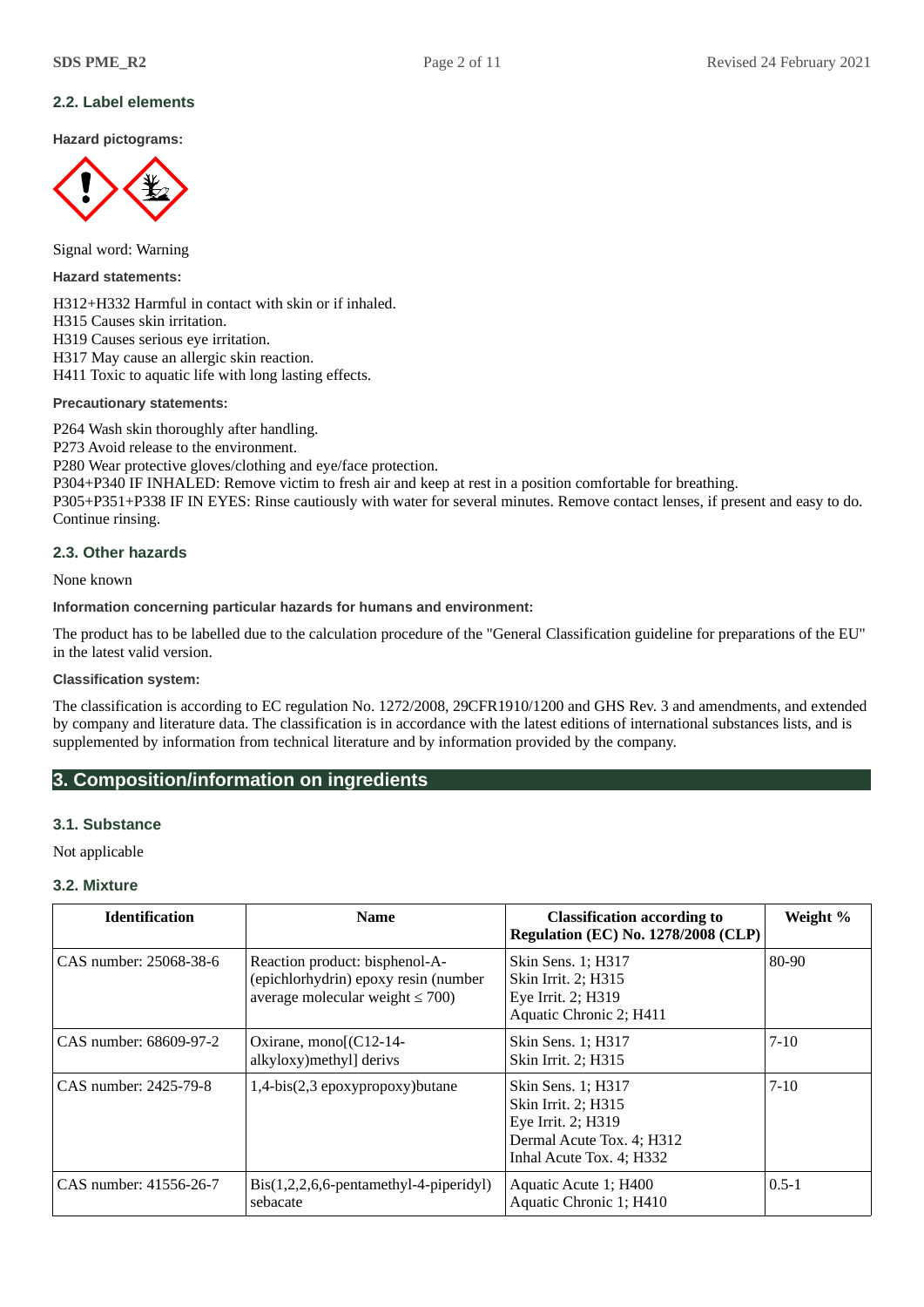|                        |                                                          | Skin Sens. 1; H317                                                       |           |
|------------------------|----------------------------------------------------------|--------------------------------------------------------------------------|-----------|
| CAS number: 82919-37-7 | Methyl $1,2,2,6,6$ -pentamethyl-4-<br>piperidyl sebacate | Aquatic Acute 1; H400<br>Aquatic Chronic 1; H410<br>  Skin Sens. 1; H317 | $0.5 - 1$ |

Additional information: None

Full Text of H and EUH statements: See section 16

# **4. First aid measures**

## **4.1. Description of first aid measures**

General information: None.

#### **After inhalation:**

Loosen clothing as necessary and position individual in a comfortable position. Maintain an unobstructed airway. Get medical advice/attention if you feel unwell.

#### **After skin contact:**

Wash affected area with soap and water. Seek medical attention if symptoms develop or persist.

#### **After eye contact:**

Rinse/flush exposed eye(s) gently using water for 15-20 minutes. Remove contact lens(es) if able to do so during rinsing. Seek medical attention if irritation persists or if concerned.

#### **After swallowing:**

Rinse mouth and then drink plenty of water. Do not induce vomiting. Get medical advice/attention if you feel unwell.

## **4.2. Most important symptoms and effects, both acute and delayed**

#### None

# **4.3. Indication of any immediate medical attention and special treatment needed**

No additional information.

# **5. Firefighting measures**

## **5.1. Extinguishing media**

Suitable extinguishing media: Spray water, Carbon Dioxide  $(CO<sub>2</sub>)$ . Unsuitable extinguishing media: Not determined or not applicable.

## **5.2. Special hazards arising from the substance or mixture**

Thermal decomposition can lead to release of irritating gases and vapours.

## **5.3. Advice for firefighters**

Use suitable breathing apparatus. Move undamaged containers away from immediate hazard area if it can be done safely. Collect contaminated fire extinguishing water separately – this must not be discharged into drains.

# **6. Accidental release measures**

# **6.1. Personal precautions, protective equipment and emergency procedures**

Ensure adequate ventilation. Ensure air handling systems are operational.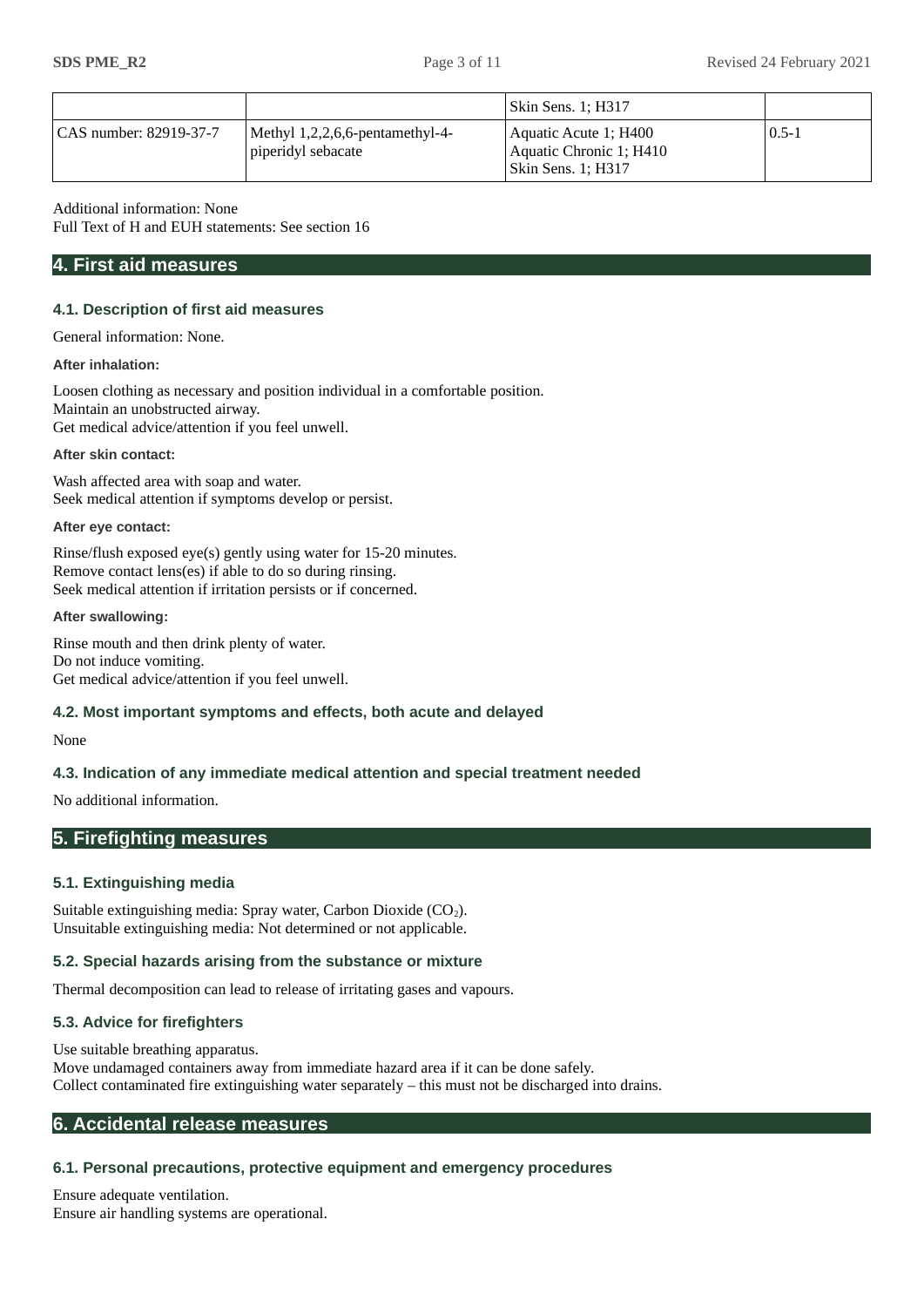Wear breathing apparatus if exposed to vapours/dusts/aerosols. Wear protective eye wear, gloves and clothing.

## **6.2. Environmental precautions**

Should not be released into the environment. Prevent from reaching drains, sewer or waterway.

# **6.3. Methods and material for containment and cleaning up**

Absorb with non-combustible liquid-binding material (sand, diatomaceous earth (clay), acid binders, universal binders). Dispose of contents / container in accordance with local regulations.

# **6.4. Reference to other sections**

None

# **7. Handling and storage**

# **7.1. Precautions for safe handling**

Do not eat, drink, smoke or use personal products when handling chemical substances. Avoid breathing mist or vapour. Use only with adequate ventilation. Avoid contact with skin and eyes. Remove contaminated clothing before entering eating areas.

# **7.2. Conditions for safe storage, including any incompatibilities**

Store in a cool, well-ventilated area. Store away from foodstuffs.

# **7.3. Specific end use(s)**

No additional information.

# **8. Exposure controls/personal protection**



## **8.1. Control parameters**

**Occupational Exposure limit values:**

Not determined or not applicable.

**Biological limit value:**

No biological exposure limits noted for the ingredient(s).

## **Derived No Effect Level (DNEL):**

| <b>Identification</b> | <b>Exposure Type</b> | <b>Professional Worker</b> | Consumer                 |
|-----------------------|----------------------|----------------------------|--------------------------|
| CAS: 41556-26-7       | Dermal               | $2.5 \text{ mg/kg}$        | $1.25 \text{ mg/kg}$     |
|                       | Inhalation           | 2.35 mg/m <sup>3</sup>     | $0.58 \text{ mg/m}^3$    |
| CAS: 82919-37-7       | Dermal               | $2.5 \text{ mg/kg}$        | $1.25 \text{ mg/kg}$     |
|                       | Inhalation           | 2.35 mg/m <sup>3</sup>     | $0.58$ mg/m <sup>3</sup> |
|                       | Oral                 |                            | $1.25 \text{ mg/kg}$     |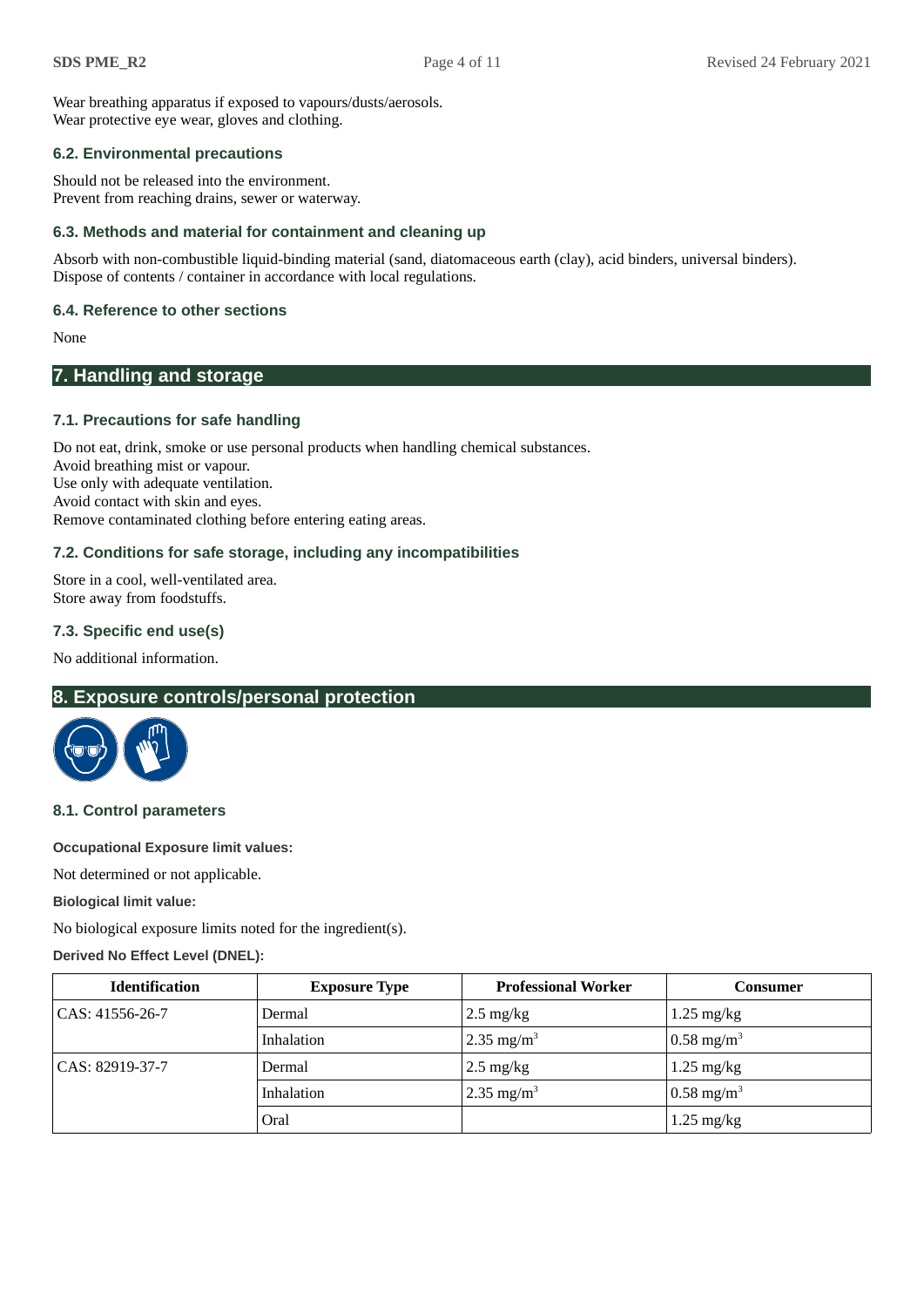### **Predicted No Effect Concentration (PNEC):**

| <b>Identification</b> | <b>Target</b>              | <b>Value</b>   |
|-----------------------|----------------------------|----------------|
| CAS: 41556-26-7       | Fresh water                | $0.0022$ mg/l  |
|                       | Marine water               | $0.00022$ mg/l |
|                       | Fresh water sediments      | $1.05$ mg/kg   |
|                       | Marine water sediments     | $0.11$ mg/kg   |
|                       | Plant wastewater treatment | $1$ mg/l       |
|                       | Soil (agricultural)        | $0.21$ mg/kg   |
|                       | Intermittent / Sporadic    | $0.009$ mg/l   |
| CAS: 82919-37-7       | Fresh water                | $0.0022$ mg/l  |
|                       | Marine water               | $0.00022$ mg/l |
|                       | Fresh water sediments      | $1.05$ mg/kg   |
|                       | Marine water sediments     | $0.11$ mg/kg   |
|                       | Plant wastewater treatment | $1$ mg/l       |
|                       | Soil (agricultural)        | $0.21$ mg/kg   |
|                       | Intermittent / Sporadic    | $0.009$ mg/l   |

#### **Information on monitoring procedures:**

Not determined or not applicable.

#### **8.2. Exposure controls**

### **Appropriate engineering controls:**

Emergency eye wash fountains and safety showers should be available in the immediate vicinity of use or handling. Provide exhaust ventilation or other engineering controls to keep the airborne concentrations of vapour and mists below the applicable workplace exposure limits (Occupational Exposure Limits-OELs) indicated above.

**Personal protection equipment**

#### *Eye and face protection:*

Safety goggles or glasses, or appropriate eye protection.

#### *Skin and body protection:*

Select glove material impermeable and resistant to the substance. Select glove material based on rates of diffusion and degradation.

#### *Respiratory protection:* When necessary, use NIOSH-approved breathing equipment.

#### **General hygienic measures:**

Wash hands before breaks and at the end of work. Avoid contact with skin, eyes and clothing. Perform routine housekeeping. Wash contaminated clothing before reusing.

#### **Environmental exposure controls:**

Select controls based on a risk assessment of local conditions. See section 6 for information on accidental release measures.

# **9. Physical and chemical properties**

# **9.1. Information on basic physical and chemical properties**

Appearance (physical state, colour) Clear/pale violet liquid  $\Box$  Explosion limit lower No data available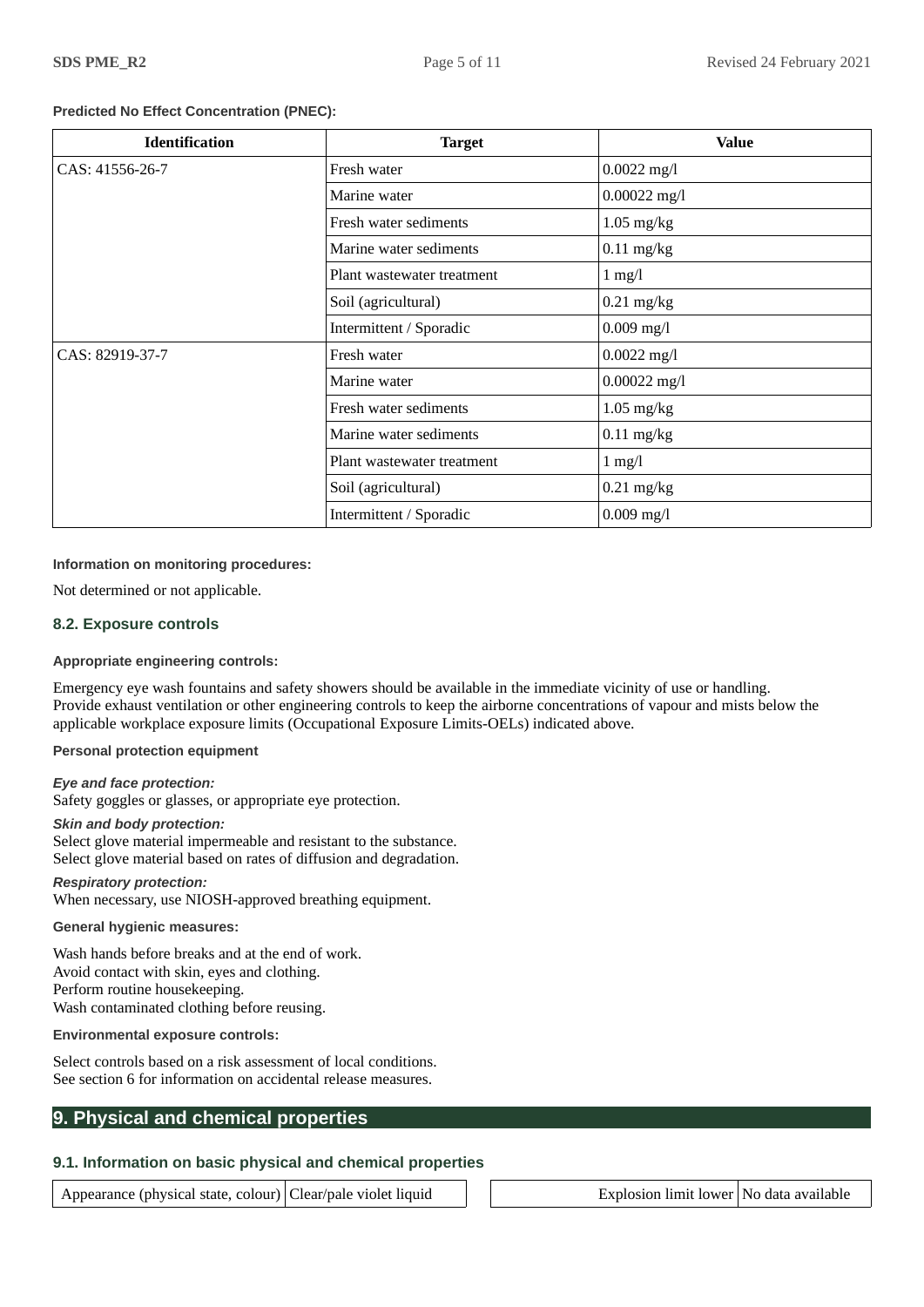|                                                              | Odour Slight                         | Explosion limit upper No data available                     |                                     |
|--------------------------------------------------------------|--------------------------------------|-------------------------------------------------------------|-------------------------------------|
|                                                              | Odour threshold   No data available  |                                                             | Vapour pressure   No data available |
|                                                              | $pH $ No data available              |                                                             | Vapour density   No data available  |
| Melting/Freezing point   No data available                   |                                      | Relative density $ 1.12$                                    |                                     |
| Boiling point/range 294 °C (561 °F)                          |                                      |                                                             | Solubilities   Negligible.          |
| Flash point (closed cup) $ >60^{\circ}C$ ( $>140^{\circ}F$ ) |                                      | Partition coefficient (n-octanol/water)   No data available |                                     |
|                                                              | Evaporation rate   No data available | Auto/Self-ignition temperature 260°C (500°F)                |                                     |
| Flammability (solid, gaseous)   No data available            |                                      | Decomposition temperature   No data available               |                                     |
|                                                              | Density   No data available.         | Dynamic viscosity 2-3 Pa·s @ 25 $\textdegree$ C             |                                     |
|                                                              |                                      | $L^2$ in cuesti o cienceito $ N_{\alpha} $ dete ecceileble  |                                     |

| Odour Slight                                                 |                                      | Explosion limit upper   No data available                   |                                     |
|--------------------------------------------------------------|--------------------------------------|-------------------------------------------------------------|-------------------------------------|
|                                                              | Odour threshold   No data available  |                                                             | Vapour pressure   No data available |
|                                                              | pH   No data available               |                                                             | Vapour density   No data available  |
| Melting/Freezing point   No data available                   |                                      | Relative density $ 1.12$                                    |                                     |
| Boiling point/range 294 °C (561 °F)                          |                                      | Solubilities   Negligible.                                  |                                     |
| Flash point (closed cup) $ >60^{\circ}C$ ( $>140^{\circ}F$ ) |                                      | Partition coefficient (n-octanol/water)   No data available |                                     |
|                                                              | Evaporation rate   No data available | Auto/Self-ignition temperature 260°C (500°F)                |                                     |
| mability (solid, gaseous)   No data available                |                                      | Decomposition temperature   No data available               |                                     |
|                                                              | Density   No data available.         | Dynamic viscosity 2-3 Pa·s @ 25°C                           |                                     |
|                                                              |                                      | Kinematic viscosity   No data available                     |                                     |
|                                                              |                                      |                                                             |                                     |

# **10. Stability and reactivity**

# **10.1. Reactivity**

Does not react under normal conditions of use and storage.

# **10.2. Chemical stability**

Stable under normal conditions of use and storage.

# **10.3. Possibility of hazardous reactions**

None under normal conditions of use and storage.

# **10.4. Conditions to avoid**

None known.

# **10.5. Incompatible materials**

None known.

# **10.6. Hazardous decomposition products**

None known.

# **11. Toxicological information**

# **11.1. Information on toxicological effects**

## **Acute toxicity**

Assessment: Acute Tox. 4, H312; Acute Tox. 4, H332.

| Product data:              |                |
|----------------------------|----------------|
| ATEmix (Dermal)            | 12222.2 mg/kg  |
| <b>ATEmix (Inhalation)</b> | $16.6667$ mg/l |

#### Substance data:

| <b>Identification</b> | Route | Result                     |
|-----------------------|-------|----------------------------|
| CAS: 68609-97-2       | Oral  | LD50 – Rat – 17100 mg/kg   |
| CAS: 41556-26-7       | Oral  | $ LD50 - Rat - 2615 mg/kg$ |

## **Skin corrosion/irritation**

Assessment: Skin Irrit. 2, H315. Product data: No data available. Substance data: No data available.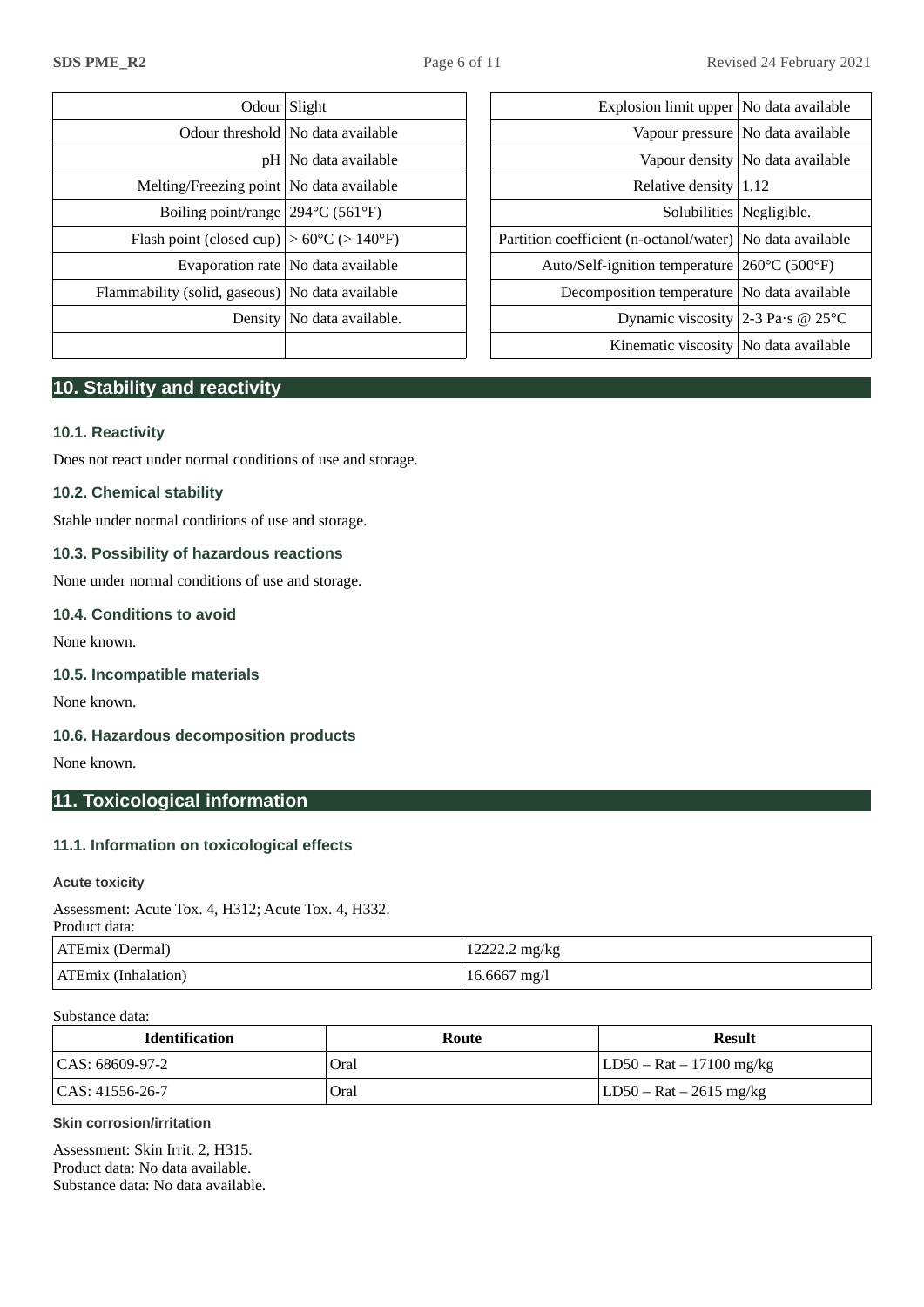#### **Serious eye damage/irritation**

Assessment: Eye Irrit. 2, H319. Product data: No data available. Substance data: No data available.

#### **Respiratory or skin sensitisation**

Assessment: Skin Sens. 1, H317. Product data: No data available. Substance data: No data available.

## **Carcinogenicity**

Assessment: Based on available data, the classification criteria are not met. Product data: No data available. Substance data: No data available.

#### **Germ cell mutagenicity**

Assessment: Based on available data, the classification criteria are not met. Product data: No data available. Substance data: No data available.

**Reproductive Toxicity**

Assessment: Based on available data, the classification criteria are not met. Product data: No data available. Substance data: No data available.

#### **Specific target organ toxicity (single exposure)**

Assessment: Based on available data, the classification criteria are not met. Product data: No data available. Substance data: No data available.

#### **Specific target organ toxicity (repeated exposure)**

Assessment: Based on available data, the classification criteria are not met. Product data: No data available. Substance data: No data available.

**Aspiration toxicity**

Assessment: Based on available data, the classification criteria are not met. Product data: No data available. Substance data: No data available.

## **12. Ecological information**

#### **12.1. Toxicity**

Assessment: Aquatic Chronic 2, H411. Product data: No data available. Substance data:

| <b>Identification</b> | <b>Result</b>                         |
|-----------------------|---------------------------------------|
| CAS: 41556-26-7       | $LC50 - Fish - 0.97$ mg/l $- 96$ h    |
|                       | $EC50 - Daphnia - 20 mg/l - 24 h$     |
| CAS: 82919-37-7       | $LC50 - Fish - 0.1 - 1$ mg/l $- 96$ h |
|                       | $EC50 - Daphnia - 0.1-1 mg/l$         |
|                       | $EC50 - Algae - 0.1-1$ mg/l           |

# **12.2. Persistence and degradability**

Product data: No data available. Substance data: No data available.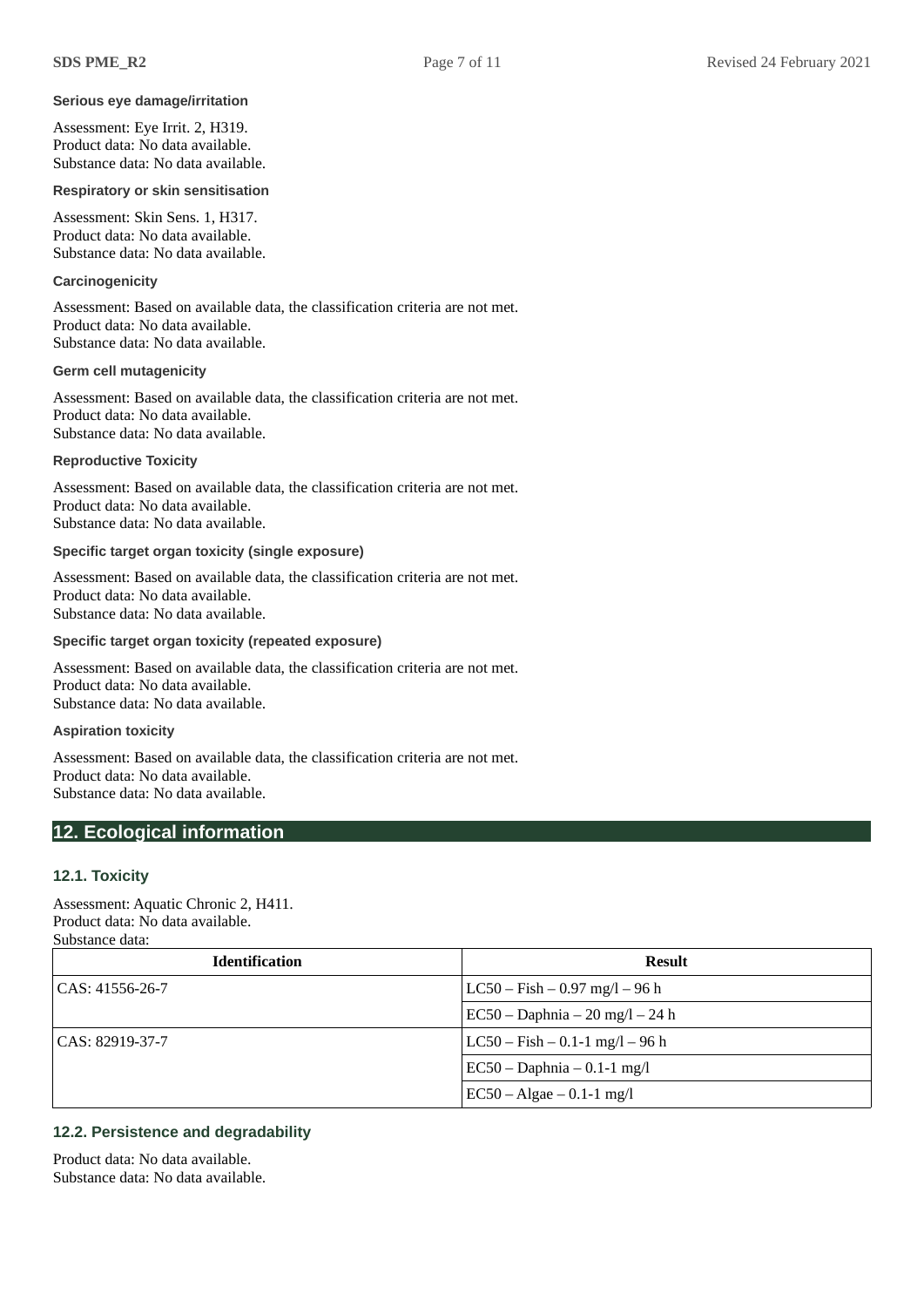## **12.3. Bioaccumulative potential**

Product data: No data available. Substance data: No data available.

## **12.4. Mobility in soil**

Product data: No data available. Substance data: No data available.

# **12.5. Results of PBT and vPvB assessment**

PBT assessment: This product does not contain any substances that are assessed to be a PBT. vPvB assessment: This product does not contain any substances that are assessed to be a vPvB.

## **12.6. Other adverse effects:**

No data available.

# **13. Disposal considerations**

#### **13.1. Waste treatment methods**

#### **Relevant information:**

It is the responsibility of the waste generator to properly characterise all waste materials according to applicable regulatory entities. (US 40CFR262.11).

# **14. Transport information**

#### **United States Transportation of dangerous goods (49 CFR DOT)**

| 14.1. UN number                     | 3082                                                                                                                                                                                                                                                                                                                       |
|-------------------------------------|----------------------------------------------------------------------------------------------------------------------------------------------------------------------------------------------------------------------------------------------------------------------------------------------------------------------------|
| 14.2. UN proper shipping name       | Environmentally Hazardous Substance, Liquid, (Reaction product: bisphenol-A-<br>(epichlorhydrin) epoxy resin)                                                                                                                                                                                                              |
| 14.3. UN transport hazard class(es) | 9                                                                                                                                                                                                                                                                                                                          |
| 14.4. Packing group                 | Ш                                                                                                                                                                                                                                                                                                                          |
| 14.5. Environmental hazards         | Marine Pollutant                                                                                                                                                                                                                                                                                                           |
| 14.6. Special precautions for user  | The DOT regulations above apply to Non-Bulk shipments only. Product is not<br>regulated for air, rail and motor vehicle packages less than 119 gal (450 L). Product is<br>regulated by vessel. 49 CFR / Highway, Rail & US Air Transport: Not Regulated per<br>49 CFR Regulation 171.4 Paragraph C and 172.101 Appendix B. |

#### **International Carriage of Dangerous Goods by Road/Rail (ADR/RID)**

| 14.1. | UN number                           | 3082                                                                                                          |
|-------|-------------------------------------|---------------------------------------------------------------------------------------------------------------|
|       | 14.2. UN proper shipping name       | Environmentally Hazardous Substance, Liquid, (Reaction product: bisphenol-A-<br>(epichlorhydrin) epoxy resin) |
|       | 14.3. UN transport hazard class(es) | 9                                                                                                             |
|       | 14.4. Packing group                 | Ш                                                                                                             |
|       | 14.5. Environmental hazards         | Marine Pollutant                                                                                              |
|       | 14.6. Special precautions for user  | None                                                                                                          |
|       | Classification code                 | 90                                                                                                            |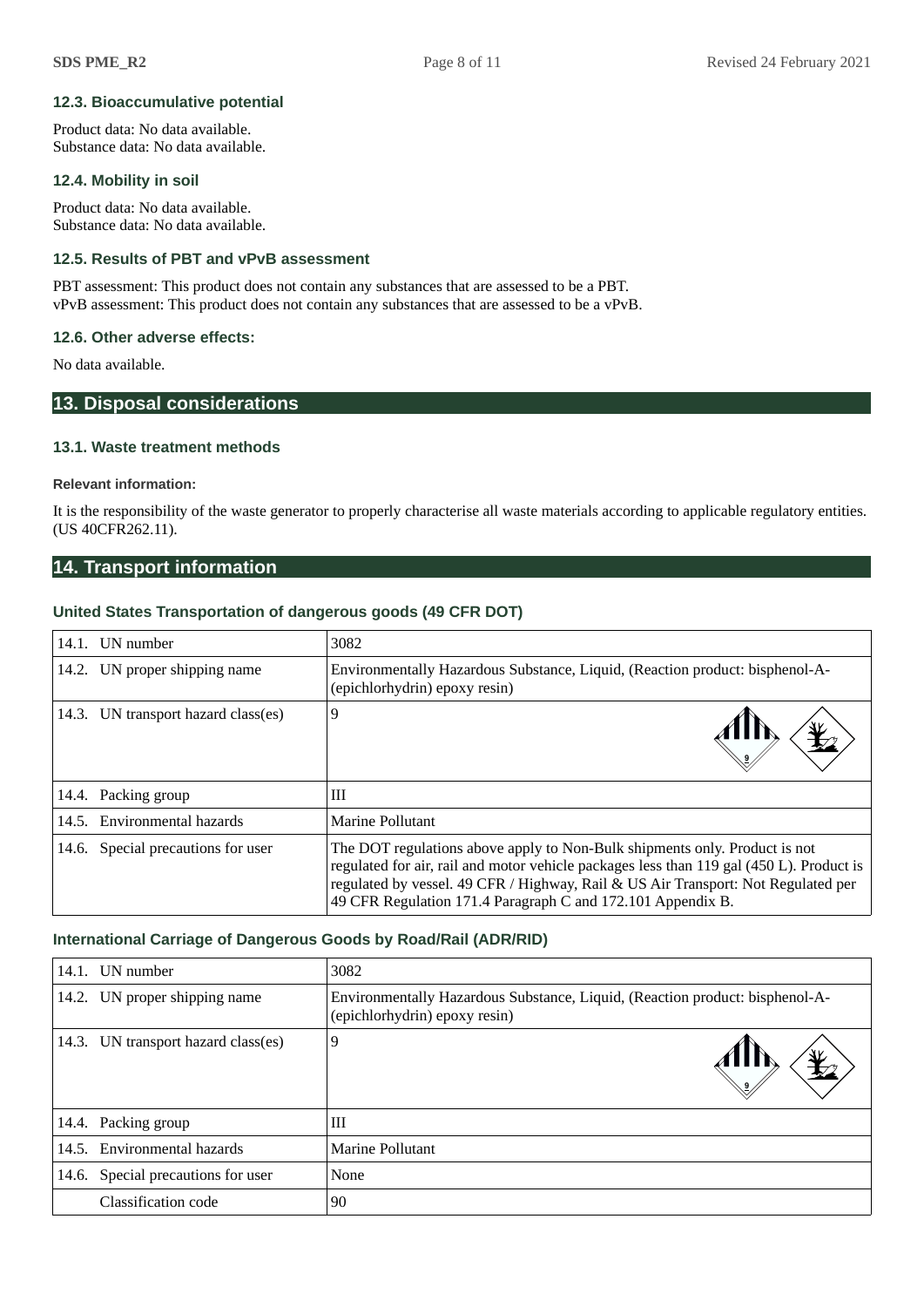| Transport category         |                                |
|----------------------------|--------------------------------|
| Tunnel restriction code    |                                |
| <b>Excepted quantities</b> | 30mL inner pckg; 1L outer pckg |
| Limited quantity           | ЫL                             |

# **International Carriage of Dangerous Goods by Inland Waterways (ADN)**

|       | 14.1. UN number                     | 3082                                                                                                          |  |
|-------|-------------------------------------|---------------------------------------------------------------------------------------------------------------|--|
|       | 14.2. UN proper shipping name       | Environmentally Hazardous Substance, Liquid, (Reaction product: bisphenol-A-<br>(epichlorhydrin) epoxy resin) |  |
|       | 14.3. UN transport hazard class(es) | 9                                                                                                             |  |
|       | 14.4. Packing group                 | Ш                                                                                                             |  |
|       | 14.5. Environmental hazards         | Marine Pollutant                                                                                              |  |
| 14.6. | Special precautions for user        | None                                                                                                          |  |
|       | <b>Excepted quantities</b>          | 30mL inner pckg; 1L outer pckg                                                                                |  |
|       | Limited quantity                    | 5L                                                                                                            |  |

# **International Maritime Dangerous Goods (IMDG)**

| 14.1. | UN number                           | 3082                                                                                                          |  |
|-------|-------------------------------------|---------------------------------------------------------------------------------------------------------------|--|
|       | 14.2. UN proper shipping name       | Environmentally Hazardous Substance, Liquid, (Reaction product: bisphenol-A-<br>(epichlorhydrin) epoxy resin) |  |
|       | 14.3. UN transport hazard class(es) | 9                                                                                                             |  |
|       | 14.4. Packing group                 | Ш                                                                                                             |  |
|       | 14.5. Environmental hazards         | Marine Pollutant                                                                                              |  |
|       | 14.6. Special precautions for user  | None                                                                                                          |  |
|       | EmS number                          | $F-A, S-F$                                                                                                    |  |
|       | <b>Excepted quantities</b>          | 30mL inner pckg; 1L outer pckg                                                                                |  |
|       | Limited quantity                    | 5L                                                                                                            |  |

# **International Air Transport Association Dangerous Goods Regulations (IATA-DGR)**

|       | 14.1. UN number                     | 3082                                                                                                          |  |
|-------|-------------------------------------|---------------------------------------------------------------------------------------------------------------|--|
|       | 14.2. UN proper shipping name       | Environmentally Hazardous Substance, Liquid, (Reaction product: bisphenol-A-<br>(epichlorhydrin) epoxy resin) |  |
|       | 14.3. UN transport hazard class(es) | 9                                                                                                             |  |
|       | 14.4. Packing group                 | Ш                                                                                                             |  |
| 14.5. | Environmental hazards               | Marine Pollutant                                                                                              |  |
| 14.6. | Special precautions for user        | None                                                                                                          |  |
|       | <b>Excepted quantities</b>          | 30mL inner pckg; 1L outer pckg                                                                                |  |
|       | Limited quantity                    | 30 kg G                                                                                                       |  |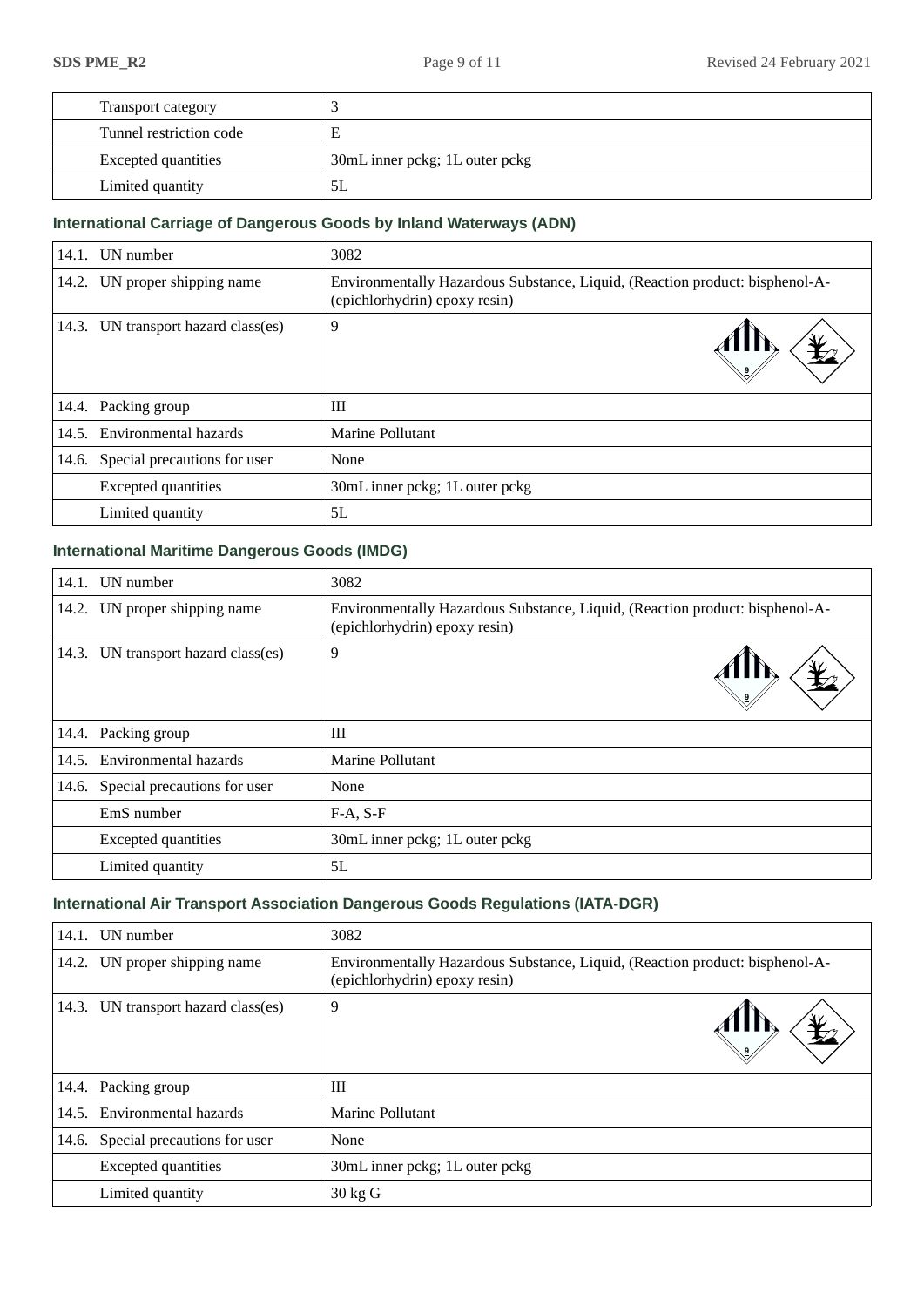# **14.7. Transport in bulk according to Annex II of MARPOL73/78 and the IBC Code**

| <b>Bulk Name</b>   | None |
|--------------------|------|
| Ship type          | None |
| Pollution category | None |

# **15. Regulatory information**

# **15.1. Safety, health and environmental regulations/legislation specific for the substance or mixture**

### **European regulations**

Dir. 98/24/EC (Risks related to chemical agents at work) Dir. 2000/39/EC (Occupational exposure limit values) Regulation (EC) n. 1907/2006 (REACH) Regulation (EC) n. 1272/2008 (CLP) Regulation (EC) n. 790/2009 (ATP 1 CLP) and (EU) n. 758/2013 Regulation (EU) n. 2015/830 Regulation (EU) n. 286/2011 (ATP 2 CLP) Regulation (EU) n. 618/2012 (ATP 3 CLP) Regulation (EU) n. 487/2013 (ATP 4 CLP) Regulation (EU) n. 944/2013 (ATP 5 CLP) Regulation (EU) n. 605/2014 (ATP 6 CLP) Regulation (EU) n. 2015/1221 (ATP 7 CLP) Regulation (EU) n. 2016/918 (ATP 8 CLP) Regulation (EU) n. 2016/1179 (ATP 9 CLP) Regulation (EU) n. 2017/776 (ATP 10 CLP)

*Restrictions according to Annex XVII Regulation (EC) 1907/2006 (REACH) and subsequent modifications:* Restrictions related to the product: Restriction 3

*Where applicable, refer to the following regulatory provisions:* Directive 2012/18/EU (Seveso III) Regulation (EC) nr 648/2004 (detergents). Dir. 2004/42/EC (VOC directive)

*Provisions related to directive EU 2012/18 (Seveso III):* Seveso III category according to Annex 1, part 1 Product belongs to category: E2

## **15.2. Chemical Safety Assessment**

No Chemical Safety Assessment has been carried out for this substance/mixture by the supplier.

# **16. Other information**

Indication of changes: Not applicable. Abbreviations and Acronyms: None

#### **Summary of classification and hazard statements in section 3:**

|                           | <b>Classification</b>                   | <b>Hazard Statement</b>                              |
|---------------------------|-----------------------------------------|------------------------------------------------------|
| Dermal Acute Tox. 4; H312 | Acute toxicity (dermal), category 4     | Harmful in contact with skin                         |
| Skin Irrit. 2; H315       | Skin irritation, category 2             | Causes skin irritation                               |
| <b>Skin Sens. 1: H317</b> | Skin sensitisation, category 1          | May cause an allergic skin reaction                  |
| Eye Irrit. 2; H319        | Eye irritation, category 2A             | Causes serious eye irritation                        |
| Inhal. Acute Tox. 4; H332 | Acute toxicity (inhalation), category 4 | Harmful if inhaled                                   |
| Aquatic Acute 1; H400     | Acute aquatic hazard, category 1        | Very toxic to aquatic life                           |
| Aquatic Chronic 1; H410   | Chronic aquatic hazard, category 1      | Very toxic to aquatic life with long lasting effects |
| Aquatic Chronic 2; H411   | Chronic aquatic hazard, category 2      | Toxic to aquatic life with long lasting effects      |